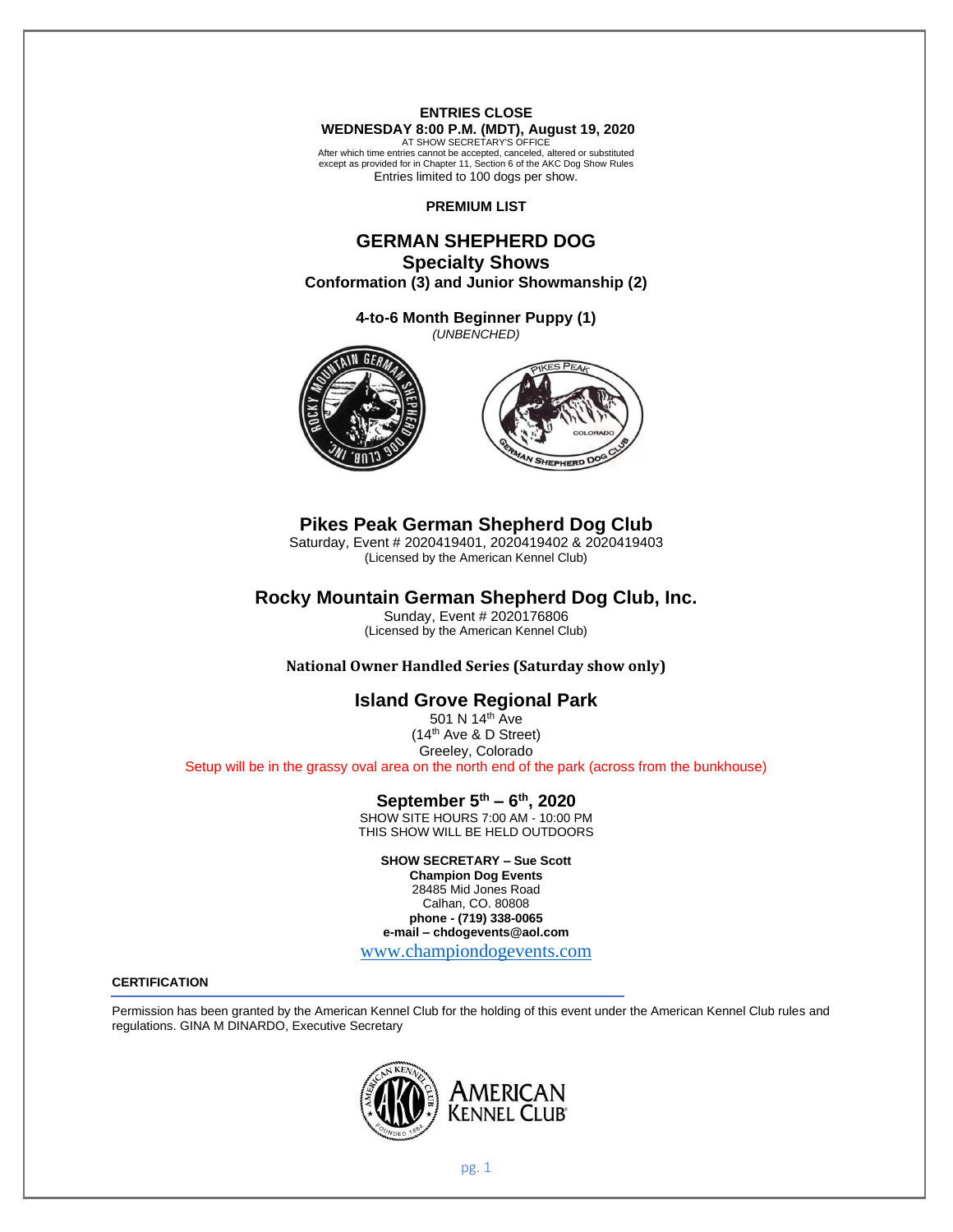## WEARING A MASK AND SOCIAL DISTANCING RECOMMENDED WHILE ON THE SHOW GROUNDS.

## **Please see Covid 19 information on page 9 & 10 of this premium.**

#### **OFFICERS of the Rocky Mountain German Shepherd Dog Club**

| 441 Wright St. #122 Lakewood, CO 80228 |  |
|----------------------------------------|--|

### **SHOW COMMITTEE**

| 5315 County Road 142, Elizabeth, CO 80107 | longspeakgs@hotmail.com |
|-------------------------------------------|-------------------------|
|                                           |                         |
|                                           |                         |
|                                           |                         |
|                                           |                         |

#### **OFFICERS of the Pikes Peak German Shepherd Dog Club**

#### **SHOW COMMITTEE**

| 741 Canon Ridge Rd., Canon City, CO 81212 dmehra@aol.com |  |
|----------------------------------------------------------|--|
|                                                          |  |
|                                                          |  |
|                                                          |  |
|                                                          |  |

#### **JUDGES**

Saturday Show 1 – Conformation, Junior Showmanship & 4-6 Month Beginner Puppy Jamie Walker……………......………RR 9 BOX 845, Albuquerque, NM 87105-9607

Saturday Show 2 – Junior Showmanship Marlene Groves..……………………………………..PO Box 900, Kiowa, CO 80117

Saturday Show 2 – Conformation Lorry J Bellah..……………....……..……8203 Summitview Ave, Yakima, WA 98908

Sunday – Conformation (no junior showmanship) Mr Jerry Guzman……………......…12022 Laurel Terrace Dr, Studio City, CA 91604

## **SHOW VETERINARIAN - On call SHOW PHOTOGRAPHER**

Pets Emergency Treatment Service (PETS) Lisa Bowman Photography 3629 23rd Ave, Evans, CO 80620 441 Wright St. #122 970-339-8700<br>Directions: South on 23<sup>rd</sup> Ave to 36<sup>th</sup> St, example lisabowmanphotos@gmail.com Directions: South on 23<sup>rd</sup> Ave to 36<sup>th</sup> St, lisabowmanphotos: South on 23<sup>rd</sup> Ave to 36<sup>th</sup> St, lisabowmanphotos West Side of road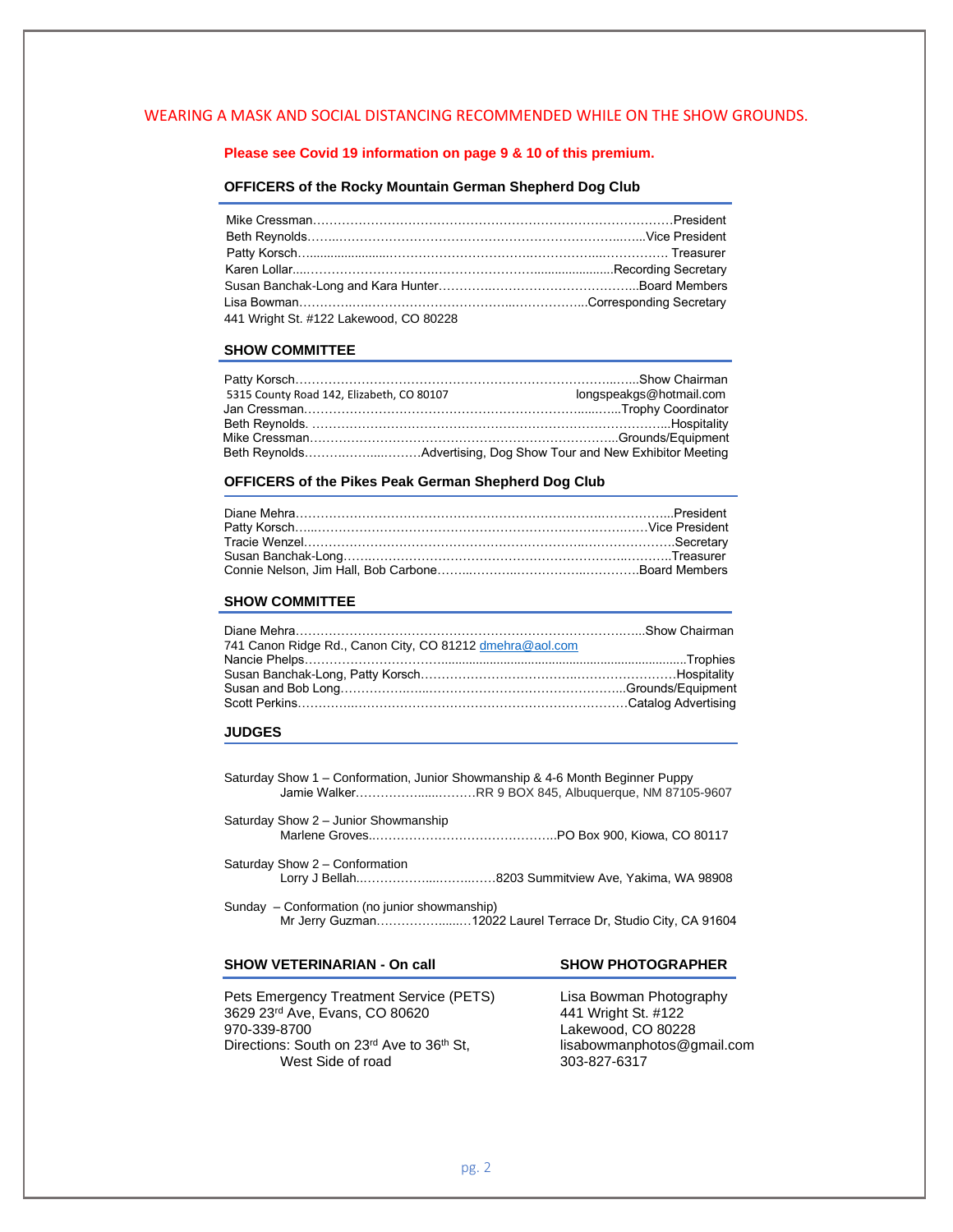#### **ENTRY INFORMATION:**

#### **Entries are limited to 100 dogs per show**

**ENTRIES CLOSE: 8:00 P.M. (MDT) -- Wednesday, August 19, 2020** at the Show Secretary's office after which time entries cannot be accepted, cancelled, altered or substituted except as provided for in Chapter 11, Section 6, AKC Dog Show Rules.

Entry fees already include a \$.50 AKC RECORDING FEE and a \$3.00 AKC EVENT FEE.

### *A SEPARATE ENTRY FEE IS REQUIRED FOR ENTRY IN EACH SPECIALTY SHOW*

\$30.00 for the entry of each dog in Regular Class - 12-15, 15-18, AOH, Novice, American Bred, Open, Best of Breed \$20.00 for Puppy (6-9, 9-12) & Bred-by-Exhibitor Classes \$10.00 for Junior Showmanship (free if second entry)(Saturday only) \$20.00 for Non-Regular Classes – (Veterans) \$15.00 for 4-6 Month Beginner Puppy Classes (Saturday only)

#### **NOTE: 12-18 Month Classes are adult classes and require an adult entry fee**

Make all checks payable to: **Champion Dog Events** Mail to: Sue Scott, Show Secretary, Champion Dog Events, 28485 Mid Jones Rd, Calhan, CO 80808

#### **CANADIAN EXHIBITORS MUST SUBMIT ENTRIES WITH CHECKS DRAWN ON U.S. ACCOUNTS OR WITH INTER-NATIONAL MONEY ORDERS IN U.S. FUNDS.**

Entry fee will not be refunded in the event that a dog is absent, disqualified, excused by Veterinarian or Judge or barred from competition by action of the Show Committee.

**Post Dated Checks & Returned Checks** do not constitute a valid entry fee. The Show Secretary will add a \$25.00 collection fee to the amount of each returned check. Subsequent returned checks from the same exhibitors may result in their being put on a CASH ONLY basis.

No entry shall be made and no entry shall be accepted which specifies any condition as to its acceptance.

No entry fees will be refunded if the Show cannot open or be completed by reason of riots, civil disturbances, fire, extreme and/or dangerous weather conditions, an Act of God, public emergency, act of a public enemy, strikes and/or any other cause beyond the control of the Club or the Show Secretary.

Entries will not be accepted without fees or signatures. There will be **no refunds** for duplicate entries. Changes, additions or corrections to entry forms must be received in writing via postal or email prior to close of entries. Those received by telephone are not acceptable.

No dog wrongly entered in a class may be transferred to another class (except in case of wrong sex), nor can a dog be withdrawn after entries have closed. The owner or agent assumes all responsibilities for wrong or incomplete information of the entry blank.

Owners are responsible for errors in making out entry forms, whoever may make such errors, and no entry fee will be refunded in event of such errors or cancellation of entries after the published closing date.

Entries must be made on an Official AKC entry form or online form with the Agreement and Rules agreed to.

Confirmation of Entry will be sent to the email address(s) on the Official AKC entry form within 48 hours of receipt. If you do not receive email confirmation promptly please contact show secretary. Judging Schedule will be sent as soon as finalized after close of entries.

All Show results will be posted on [www.championdogevents.com](http://www.championdogevents.com/) as soon as possible after the close of the show.

# **SPECIAL ENTRY SERVICES**

**Telephone entry service:** CALL THEM FOR INFORMATION. BEST IN SHOW ENTRY SERVICE . . . . . . . . . . 1(800)247-7005 Entry Line (toll free) ENTRIES ON TIME.. . . . . . . . . . . . . . . . . . . . . . . 1(800)992-8955 Entry Line (toll free)

**Online Entries** at [www.championdogevents.com](http://www.championdogevents.com/) - you can utilize credit card, PayPal or mail a check There is an additional fee of \$2.00 per dog for online entries per event. **SCANNED** entry forms can be emailed and entry fee forwarded by check or paid online.

#### **PRE-ORDER YOUR CATALOG AND SAVE!!!!**

Pre-order price is \$5.00, include request with your entry. If you are not entering but would like to pre-order a catalog, drop me a note. A limited number of catalogs will be for sale at the show.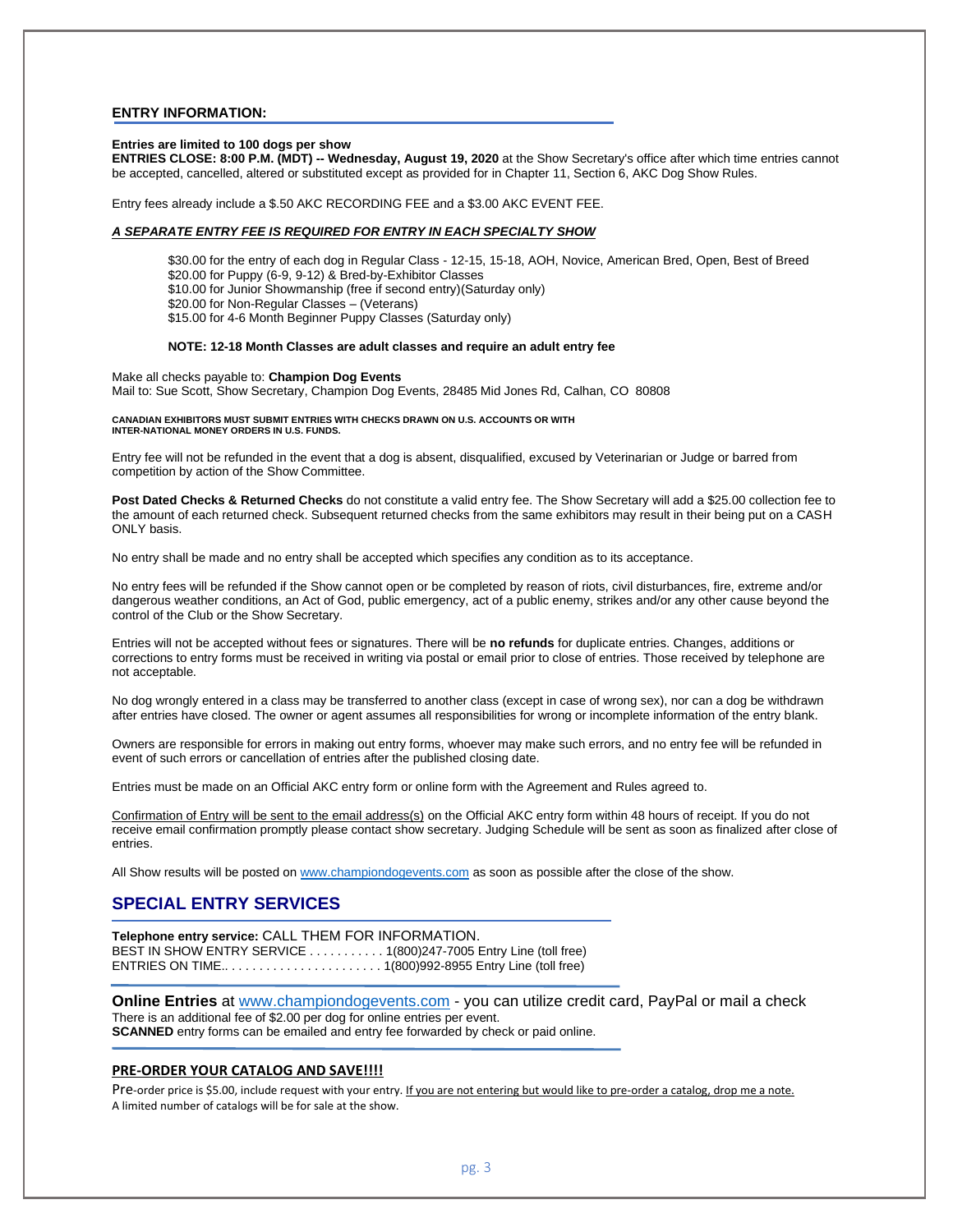#### **SHOW SITE INFORMATION:**

The Show Site will be available to exhibitors from 7:00 am to 10:00 pm on Friday, Saturday, Sunday.

All regulations governing the use of this facility, and all regulations and decisions of the Show Committee of this show giving club on this day will be strictly enforced, including and not recorded in this Premium List.

Exhibitors are responsible for cleaning up after their own dogs AT ALL TIMES. Dumping of dog food or grooming residue into the restroom sinks and toilets is strictly prohibited!

NO dogs will be allowed in the restrooms. NO un-entered dogs allowed on the show grounds.

Parents are solely responsible for their children and are expected to keep them supervised and controlled at all times for their own safety.

#### **RV INFORMATION**

There are RV spaces available, contact Patty Korsch[, longspeakgs@hotmail.com](mailto:longspeakgs@hotmail.com) – 303-887-4947

cost is \$30.00 per night includes power and water hookups.

Send RV payment to RMGSDC, c/o Patty Korsch, 55315 County Rd 142, Elizabeth, CO 80107.

### **HOTEL INFORMATION –** Please verify rates/fees when making reservations

When making reservations, please inquire about applicable Dog Fees, size/breed restrictions and number of dogs allowed per room. Because of carelessness of some exhibitors, show site, overnight parking and motel accommodations for clubs all over the USA are becoming more difficult to obtain and Greeley area is no exception. Please cooperate by cleaning up after your dogs and kenneling your dog while in your motel room. There will be no bathing of dogs in the hotel room.

| Super 8 - 2423 W. 29th, Greeley, CO                  | 970-330-8880 |
|------------------------------------------------------|--------------|
| Days Inn - 5630 W. 10th Street, Greeley, CO          | 970-573-6876 |
| Comfort Inn - 2467 W. 29th Ave., Greeley, CO         | 970-330-6380 |
| Country Inn & Suites - 2501 W. 29th St., Greeley, CO | 970-330-3404 |
| Candlewood Suites - 3530 W. 29th St., Greeley, CO    | 970-330-2333 |
| Doubletree by Hilton - 919 7th Street, Greeley, CO   | 970-304-0000 |
| Cobblestone Inn, 309 Hill Road, Kersey, CO           | 970-353-0305 |

You are **REQUIRED** to clean up the area after walking your dogs at any hotel/motel. **DO NOT** leave your dogs unattended inside any motel room or groom your dog inside any room.

Please use exercise area/pens if provided.

RMGSDC and PPGSDC Show Committees will exercise the right to suspend any person from all AKC privileges for conduct prejudicial to the best interests of purebred dogs which includes abuse of a motel/hotel facility (Chapter 7, Section 1 of the *Rules Applying to Registration & Discipline*).

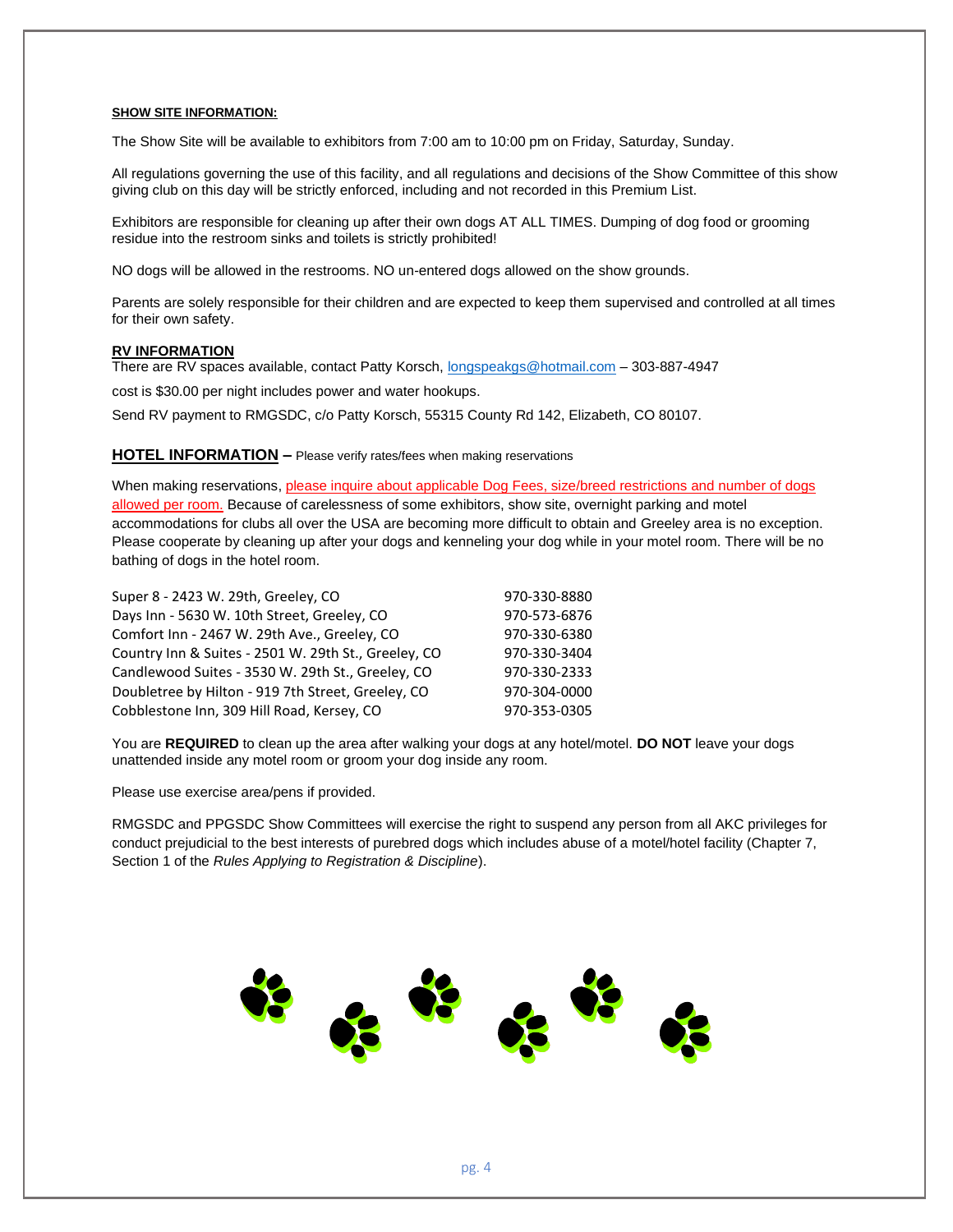## **EXHIBITOR INFORMATION:**

Dogs need be present only for scheduled judging and will be released if not needed for further judging.

Dogs must be ready for judging. Neither the Club nor its Show Secretary will be responsible or obligated to furnish any service for notifying exhibitors or their agents of Breed or Class Judging. Judges need not wait for any dog holding up a class**. Owners or agents alone are responsible for the presence of their dogs in the judging rings.**

The show giving Club, the Show Secretary, their agents, employees, etc. assume no responsibility for any loss, damage or injury sustained by exhibitors, handlers, or to any of their dogs or property while at or on the show grounds, or in transit to or from the show. And furthermore, assumes no responsibility for injury to children.

The hosting club will exercise every precaution for the safety of dogs exhibited, but it must be understood that neither the club, site or show secretary will be responsible for any injury, damage, or loss. It is understood that all dogs at this show are in the care and custody of the owners or owner's agents during the entire show weekend.

No generators to be operated within 50 feet of any ring during judging times.

There shall be no drilling or intensive /abusive training of dogs on the show grounds.

#### **This club does not agree to arbitrate claims as set forth in the official AKC entry form for this event.**

No dogs may be left unattended in soft sided crates. Dogs must be in control at all times.

Exhibitors are required to clean up after the dogs that they are exhibiting, or which are under their care or control. This requirement includes both while in the ring or at any location on our show site. Clean up tools and supplies will be available at each ring and at other convenient locations through-out the show grounds.

Exhibitors should follow their veterinarian recommendations to assure their dogs are free of internal and external parasites, any communicable diseases and have appropriate vaccinations.

The lawns at the Greeley Tribune Building and Lincoln Park are **OFF LIMITS** to dogs. Violators in Lincoln Park may be ticketed.

All persons entering this dog show/event, hereby waive any claim for damages against the Rocky Mountain German Shepherd Club, Pikes Peak German Shepherd Club, it's members or the show secretary in the event a motor vehicle must be entered to rescue a dog from overheating or suffocation due to improper ventilation. The club(s) is solely responsible for determining if the said animal is in distress.

# **CATALOG ADVERTISING**

| Full Page 7 $\frac{1}{2}$ " x 4 $\frac{1}{2}$ " (approx.) (including one photo\$25.00 |  |
|---------------------------------------------------------------------------------------|--|
|                                                                                       |  |
|                                                                                       |  |
|                                                                                       |  |
| All ads must be CAMERA READY or in Jpeg format                                        |  |
| Deadline for all Catalog Advertising: August 19, 2020                                 |  |

Make check payable to: Champion Dog Events

**Send Camera Ready Ads and Fees to:**

Champion Dog Events 28485 Mid Jones Rd Calhan, CO 80808 email[: chdogevents@aol.com](mailto:chdogevents@aol.com) – 719-338-0065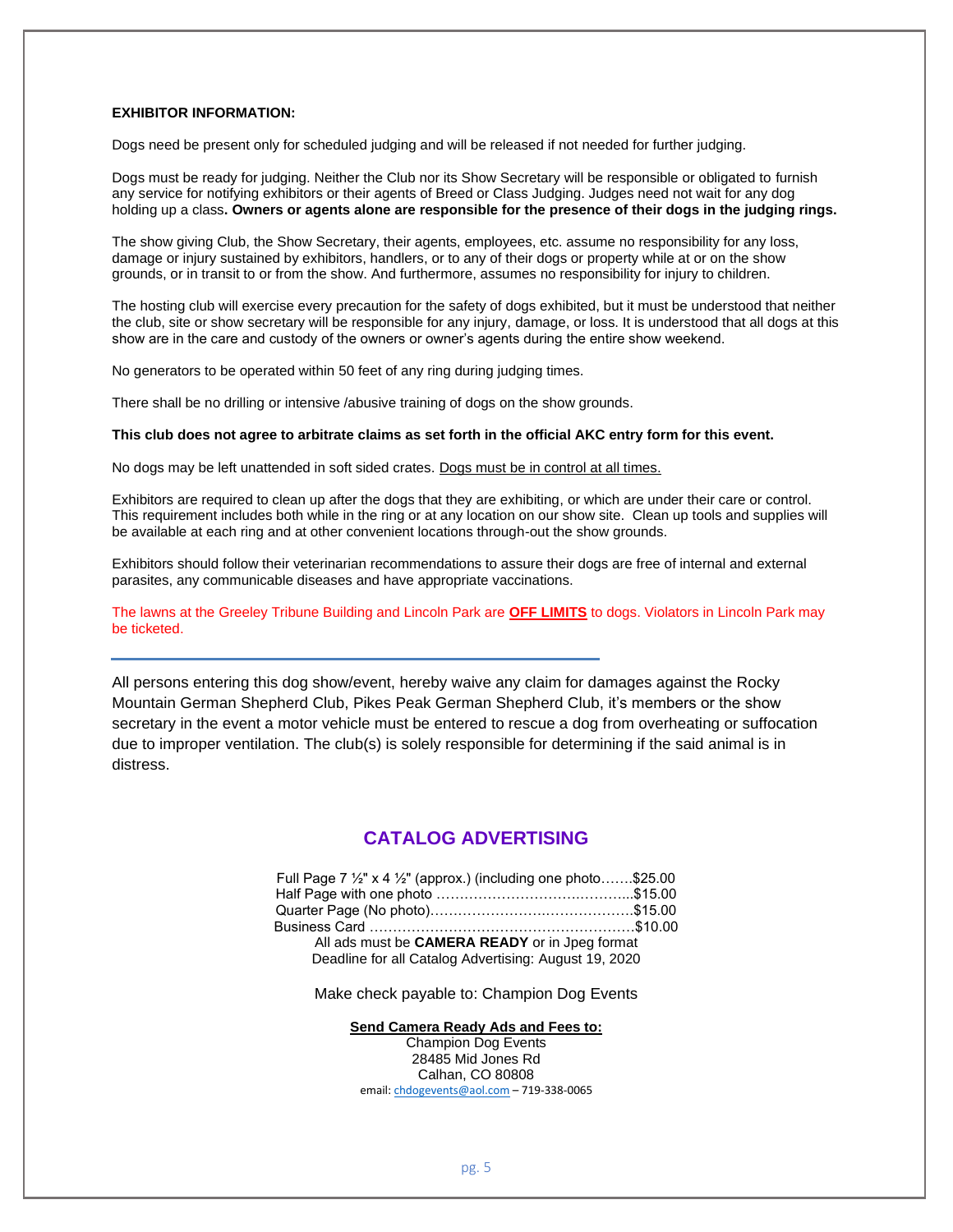#### **CLASS INFORMATION**

# **REGULAR CLASSES**

The following classes will be provided for both dogs and bitches.

Puppy, 6 months & under 9 months Amateur Owner Handler Puppy, 9 months & under 12 months Bred-By-Exhibitor 12 months & under 15 Months American-Bred 15 months & under 18 Months **Changing Community** Open **Novice** 

**Note:** Twelve to Eighteen Month Class is an adult class and requires an adult entry fee.

#### **BEST OF BREED COMPETITION:** Effective for all shows held on or after July

1, 1980, dogs which according to their owner's records have completed the requirements for a Championship after the Closing of Entries for this show, but whose Championships are unconfirmed, may be transferred from one of the Regular Classes to the Best of Breed or Variety Competition, provided this transfer is made by the Show Secretary at least one-hour prior to the start of the judging at this show. (American Kennel Club Rule, Chapter 11, Section 6)

**BRED BY EXHIBITOR REQUIREMENTS:** All dogs entered in the Bred-By Class must be individually registered with the AKC, the person handling the dog must be a breeder of record and an owner or co-owner of the dog

**BEST PUPPY AND BEST OPPOSITE SEX PUPPY** - awarded from winners of the 6-9 and 9-12 month classes

### **NON-REGULAR CLASSES – Involving Single Dog Entries**

**VETERAN DOG/BITCH CLASS -** for Dogs/Bitches seven ( 7 ) years and older Veteran classes will be divided by age for both dogs and bitches: 7-9 years, 9-11 years, 11 years and older

**CLASS INFORMATION Junior Showmanship – Saturday only**

**NOVICE JUNIOR CLASS -** For Boys and Girls at least 9 and under 12 years of age on the day of the show who at the time entries close, have not won three (3) first place awards, with competition present, in a Novice Class at a licensed or member show.

**NOVICE INTERMEDIATE CLASS -** For Boys and Girls at least 12 and under 15 years of age on the day of the show who at the time entries close, have not won three (3) first place awards, with competition present, in a Novice Class at a licensed or member show.

**NOVICE SENIOR CLASS -** For Boys and Girls at least 15 and under 18 years of age on the day of the show who at the time entries close, have not won three (3) first place awards, with competition present, in a Novice Class at a licensed or member show.

**OPEN JUNIOR CLASS -** For Boys and Girls at least 9 and under 12 years of age on the day of the show who at the time entries close, have won three (3) first place awards in a Novice Class at a licensed or member show, with competition present in the Novice Class.

**OPEN INTERMEDIATE CLASS -** For Boys and Girls at least 12 and under 15 years of age on the day of the show who at the time entries close, have won three (3) first place awards in a Novice Class at a licensed or member show, with competition present in the Novice Class.

**OPEN SENIOR CLASS -** For Boys and Girls at least 15 and under 18 years of age on the day of the show who at the time entries close, have won three (3) first place awards in a Novice Class at a licensed or member show, with competition present in the Novice Class.

**MASTER CLASS -** *(effective date of January 1, 2018)* For Boys and Girls at least 9 and under 18 years of age on the day of the show and who have won ten (10) Best Junior wins with competition to be eligible to enter the Limited Class Competition. The calendar for this class will be November 1-October 31 of the following year. All juniors meeting the criteria for this class are required to enter the Master Class and may change their entry the day of the show if entries have already closed. Once the eligibility time frame for that year has passed, all participants return to the Open Class to compete for the following year.

Each dog handled in a regular Junior Showmanship Class must be entered and shown in one of the breed classes at the show, or must be entered for Junior Showmanship only. However, a dog that must be withdrawn for good and sufficient reason, such as a bitch in season or a veterinarian's excuse may be replaced by another dog meeting the same ownership requirements. Such substitution must be requested in writing stating the reason for the substitution and must be accompanied by an official AKC entry form.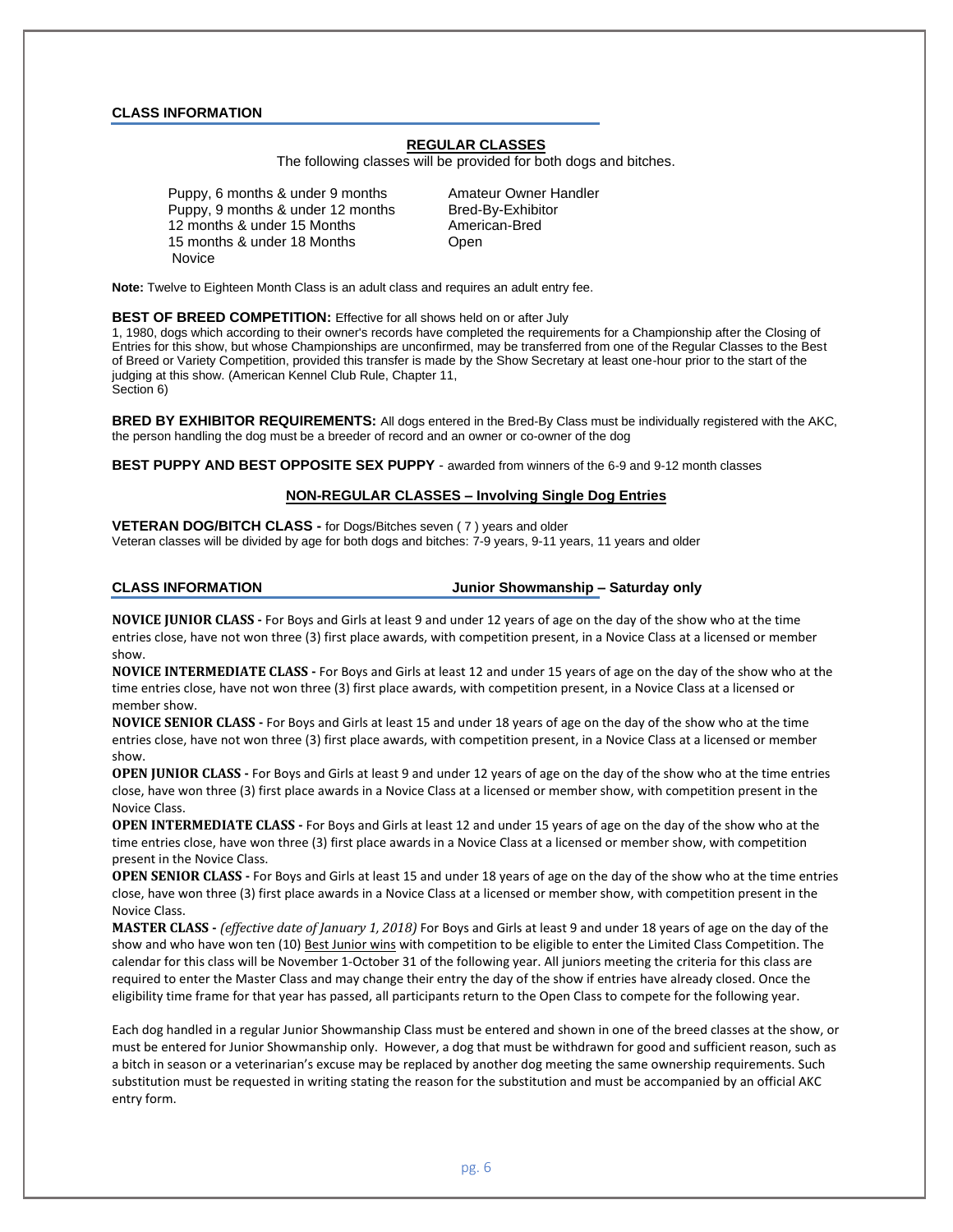# **4-to-6 Month Beginner Puppy**

- AKC registration number or an AKC litter number will be required for entries of an AKC recognized breed as listed in Chapter 3, Section 1 of the Rules Applying to Dog Shows.
- A foreign born dog may enter this class if they are registered in the country of origin.
- All entrants are to be vaccinated (including rabies) in accordance with their veterinarian's protocol.
- Class will not be divided by sex
- Professional handlers, members of their household and current assistants to professional handlers may not personally exhibit dogs in the Four-to-Six Month Competition. Dogs that are owned or co-owned by the forenamed may compete in this competition but must be handled by a non-professional handler. Professional handlers are defined as any person who belongs or has belonged to a professional handlers' organization, distributed rate cards, or otherwise advertised or represented themselves as handling dogs for pay within the last five years. Dogs may not be exhibited by current assistants and household members of a professional handler.
- Minors (under 18) with amateur status who reside with professional handlers and current assistants to professional handlers that are eligible to compete in Junior Showmanship may personally exhibit dogs in the Four-to-Six Month Competition.

### **RIBBON PRIZES WILL BE AS FOLLOWS**:

| Best of Opposite Sex to Best of BreedRed & White Rosette |  |
|----------------------------------------------------------|--|
|                                                          |  |
|                                                          |  |
|                                                          |  |
|                                                          |  |
|                                                          |  |
|                                                          |  |
|                                                          |  |
|                                                          |  |
|                                                          |  |

## **Regular Classes Non-regular Classes**

| First PrizeBlue    | First Prize Rose   |  |
|--------------------|--------------------|--|
| Second Prize Red   | Second Prize. Brow |  |
| Third PrizeYellow  | Third Prize Lt Gr  |  |
| Fourth Prize White | Fourth Prize. Gray |  |
|                    |                    |  |

#### **BREED PRIZES**

All trophies have been donated by Alys & Ron Moubry and their beloved Emma Rose, in memory of their dear friend and longtime RMGSDC member, *Sherry McKinnon*.

First Prize . . . . . . . Rose Second Prize. . . ... Brown Third Prize. . . . . .... Lt Green

## **Rocky Mountain German Shepherd Club – Sunday Show**

Best of Breed — Canvas Tote Bag w/Club Logo, grooming items Best of Opposite Sex — Pet Safe Treat Pouch and grooming items Best of Winners — Fleece Crate Mat Winners Dog — 6 foot English Slip Lead Winners Bitch — 6 foot English Slip Lead Reserve Winners Dog — 4 foot English Slip Lead Reserve Winners Bitch — 4 foot English Slip Lead Best Puppy — Dog Toy Best Opposite Sex Puppy - Dog Toy 1st Place in all classes — Coffee Mug with Club Logo 1st Place for Junior Showmanship classes — Gift Card Best Junior Showmanship — Gift Card



- **Best of Breed:** The Rocky Mountain GSDC, Inc. specialty show Best of Breed winner's name will be engraved on a perpetual club award offered by Stuttgart German Shepherds. This award was generously donated by Inge & Emil Vyprachticky, Sandy & Jim Richards and Irene & Tom Hause. This award remains permanently in the possession of the Rocky Mountain GSDC Inc.

The Rocky Mountain German Shepherd Dog Club appreciates the generosity of its trophy donors, please note any trophy may be substituted with one of equal or greater value.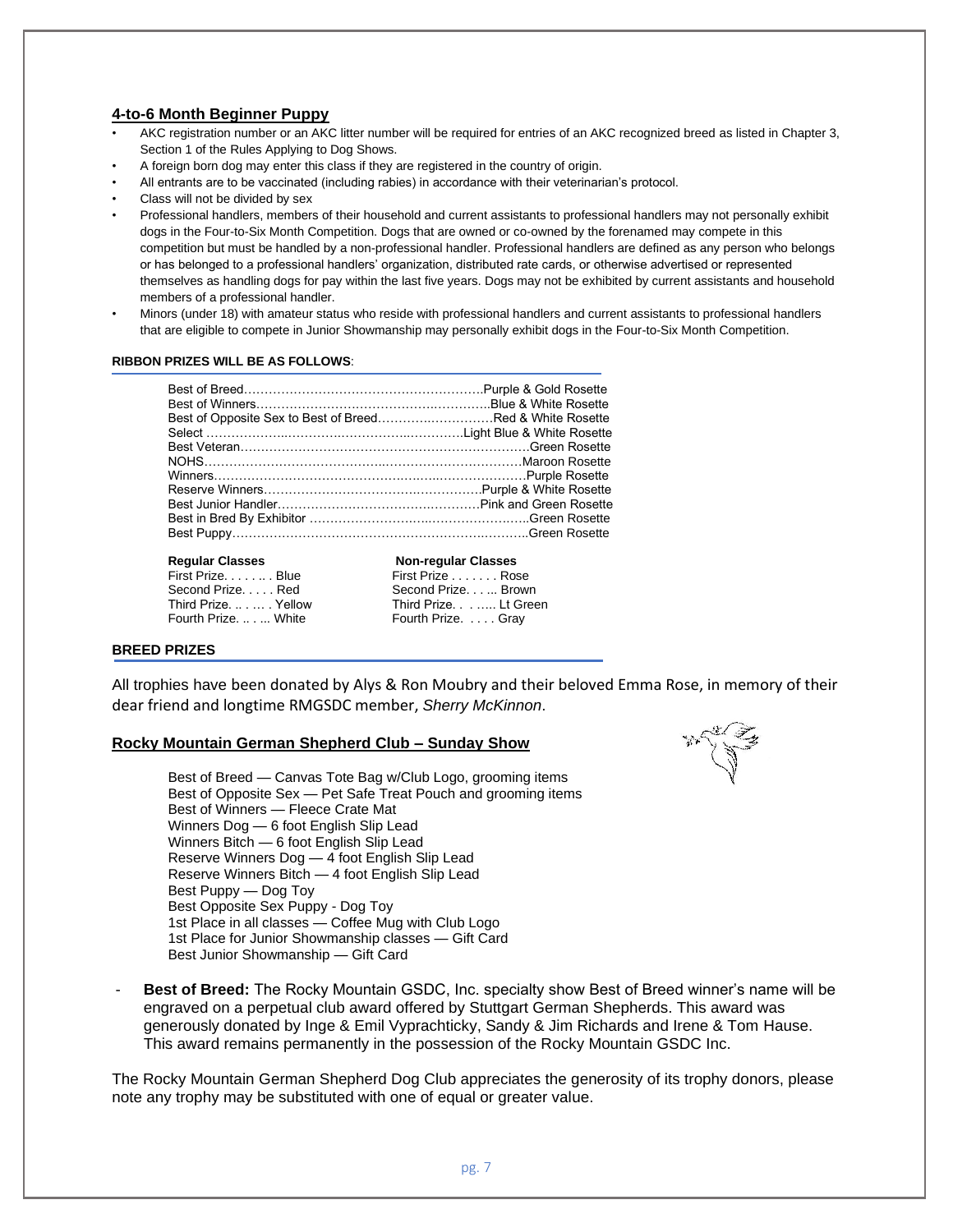# **Saturday - Pikes Peak GSD Club - Show 1 & 2**

Best of Breed - GSDCA medallion, Key holder and Dog Treat Best of Winners - Stein Best of Opposite Sex - Towel and Dog Treat Winners Dog/Winners Bitch - Collar and Dog Toy Reserve Winners Dog/Reserve Winners Bitch - Spray Bottle and Dog Toy Best Puppy - \$10.00 Gift card Best Opposite Sex Puppy - Dog toy Best in Junior Showmanship - \$10 Gift Card 1st place in all classes - Travel Bowl 4 to 6 Month Beginner Puppy — Dog Toy

The Pikes Peak German Shepherd Dog Club appreciates the generosity of its trophy donors, please note any trophy may be substituted with one of equal or greater value.

• **CONCESSIONS:** There will be limited options on site so plan-ahead.

PRE-ORDER ONLY boxed lunch, details below – Cost is \$12.00 per lunch – Friday/Saturday only.

- You can order with your entry by including a note along with your entry and check. One check for total lunch and entry is acceptable.
- If entering online, add note at bottom of entry stating which lunch you would like, you can then pay as normal including your lunch(s) in the total.
- Any questions give Show Secretary a call. (719)338-0065 or email chdogevents@aol.com

Roxed Lunches (minimum of 8 people) **SANDWICH BOX** Your choice of sandwich served with Deep River® Kettle Chips and a Cookie **SIGNATURE** 1010-1280 CAL HAM CLASSIC TURKEY CLASSIC (Roasted or Smoked) **ROASTED TOMATO & CHEDDAR HAM SALAD** CHICKEN SALAD **SPECIALTY** 1110-1570 CAL **TAVERN CLUB** THE HONEYBAKED **BBO SMOKED STACKER TURKEY BACON RANCH** 350-910 CAL **SALAD BOX** Your choice of salad served with a cookie **COBB SALAD COBB SALAD (VEGGIE) GARDEN SALAD** 

•

No substitutions or special requests are allowed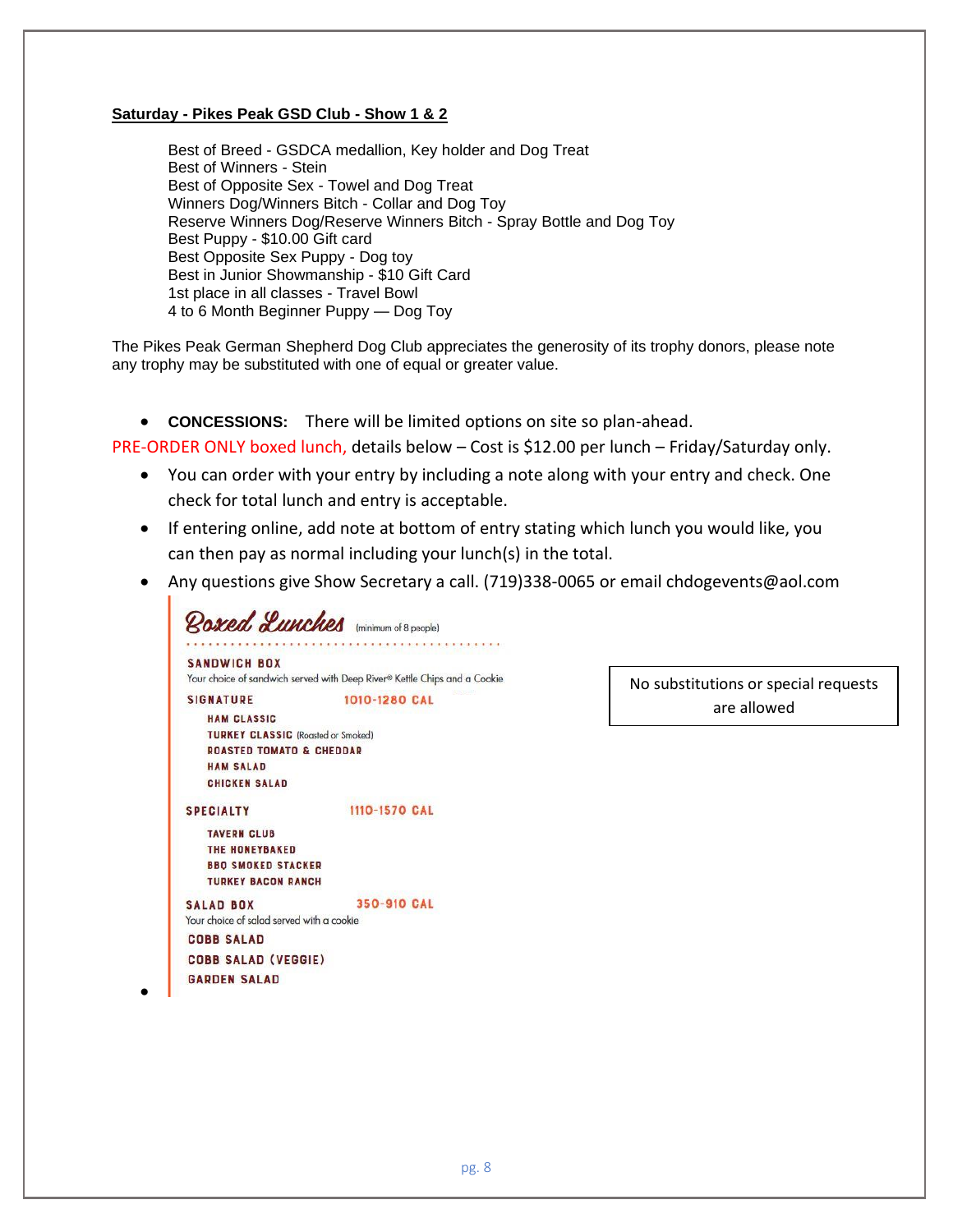# **COVID 19 INFORMATION**

- 1. Masks are recommended both in the ring and outside the ring.
- 2. Social distancing is recommended.
- 3. Hand sanitizer available at Entry table
- 4. Please review Special provisions related to Covid 19 below.

# **SPECIAL PROVISIONS RELATED TO THE COVID-19 VIRUS**

**If you participate in, enter, or attend** any event listed in this premium list, you will be deemed **(without having to sign any document)** to have agreed to the following **indemnification**, **waiver of liability** and **assumption of risk agreement**.

# **INDEMNIFICATION, WAIVER OF LIABILITY AND ASSUMPTION OF RISK**

I acknowledge and agree that Rocky Mountain German Shepherd Dog Club, Inc. and Pikes Peak German Shepherd Dog Club, Inc., and each of their members, directors, governors, officers, agents, the superintendents and/or event secretary, and the owner and/or lessor or operator of the premises and any provider of services that are used to hold the event(s) and any employees or volunteers of the aforementioned parties, other participants, and any judge judging at the event **(collectively, the "Released Parties")** are participating in the event(s) and allowing me to enter, participate in and/or attend the event(s) **in reliance** on my agreement to this indemnification, waiver of liability and assumption of risk agreement.

I understand that Rocky Mountain German Shepherd Dog Club, Inc. and Pikes Peak German Shepherd Dog Club, Inc. have the **right to refuse** my participation in, or attendance at the event(s). In **consideration of** permitting my participation in, or attendance at the event(s) and of the holding of this event and of the opportunity to have dogs judged and to win prizes, ribbons, or trophies:

- 1. **I UNDERSTAND THAT PARTICIPATION IN, OR ATTENDANCE AT ANY EVENT(s) LISTED IN THIS PREMIUM LIST INCLUDES POSSIBLE EXPOSURE TO RISK OF SERIOUS ILLNESS AND/OR DEATH AND OTHER RISKS FROM THE COVID-19 VIRUS AND OTHER INFECTIOUS DISEASES**.
- 2. **I KNOWINGLY AND VOLUNTARILY ASSUME ALL SUCH RISKS, BOTH KNOWN AND UNKNOWN, EVEN IF ARISING FROM THE NEGLIGENCE OF ONE OR MORE OF THE RELEASED PARTIES, OR OTHERS AND ASSUME FULL RESPONSIBILITY FOR MY PARTICIPATION AND/OR ATTENDANCE.**
- 3. I represent that neither I nor, to my knowledge, anyone in my household has had any illness or disease, or been diagnosed with any illness or disease relating to the COVID-19 virus or any other infectious disease in the last 30 days.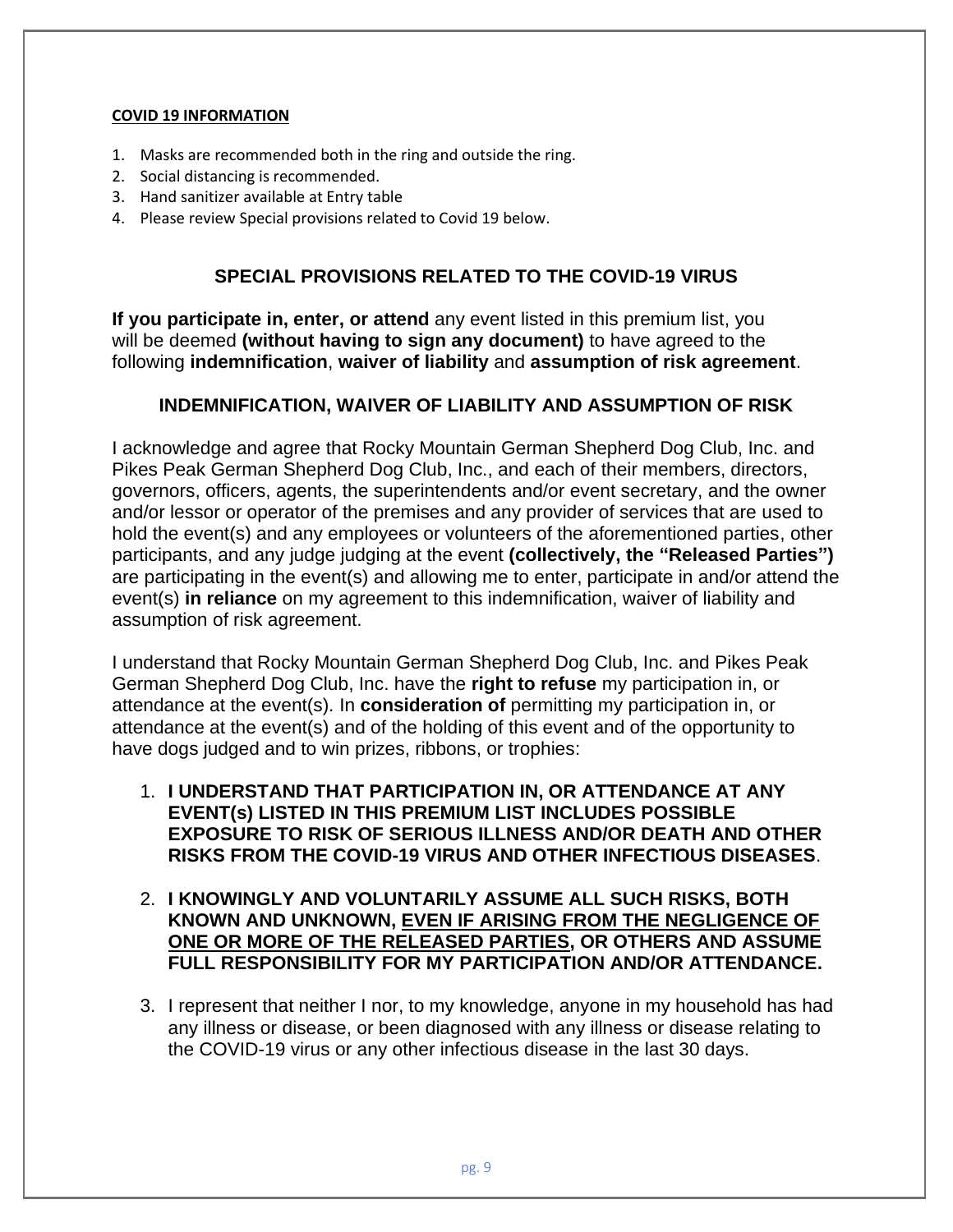- 4. I, for myself, and on behalf of my heirs, assigns, personal representatives and next of kin, agree and hereby **assume the sole responsibility** for and agree to **indemnify**, defend, **not to sue**, and to **hold harmless**, the Released Parties from any and all liability, damage, loss, causes of action of any kind, claims, cost and expense (**including legal fees**) by reason of liability which may be caused **or** alleged to have been caused directly or indirectly to any person or imposed upon any of the Released Parties for **present and future damage**, because of illness, personal and bodily injuries, **including death** at any time resulting there from, sustained by any person or persons, including myself, or on account of damage to property, arising out of or in consequence of my **participation in, or attendance** at, the event(s) listed in this premium list, related to the **COVID-19 virus** or **any** other **infectious disease**, or however else such injuries, death or property damage may be caused, **and whether or not the same may have been caused or may be alleged to have been caused by the negligence of any of the Released Parties.**
- 5. I understand that this agreement is intended to be broad and inclusive to the fullest extent permitted by the laws of the state in which the event(s) listed in this premium list will take place. I agree that if any portion of this agreement is invalid or unenforceable the remainder will continue in full force and effect
- 6. **I HAVE READ THIS AGREEMENT FULLY AND UNDERSTAND I WILL GIVE UP SUBSTANTIAL RIGHTS BY PARTICIPATING IN OR ATTENDING ANY EVENT(S) IN THIS PREMIUM LIST, REGARDLESS OF WHETHER I SIGN A DOCUMENT**.